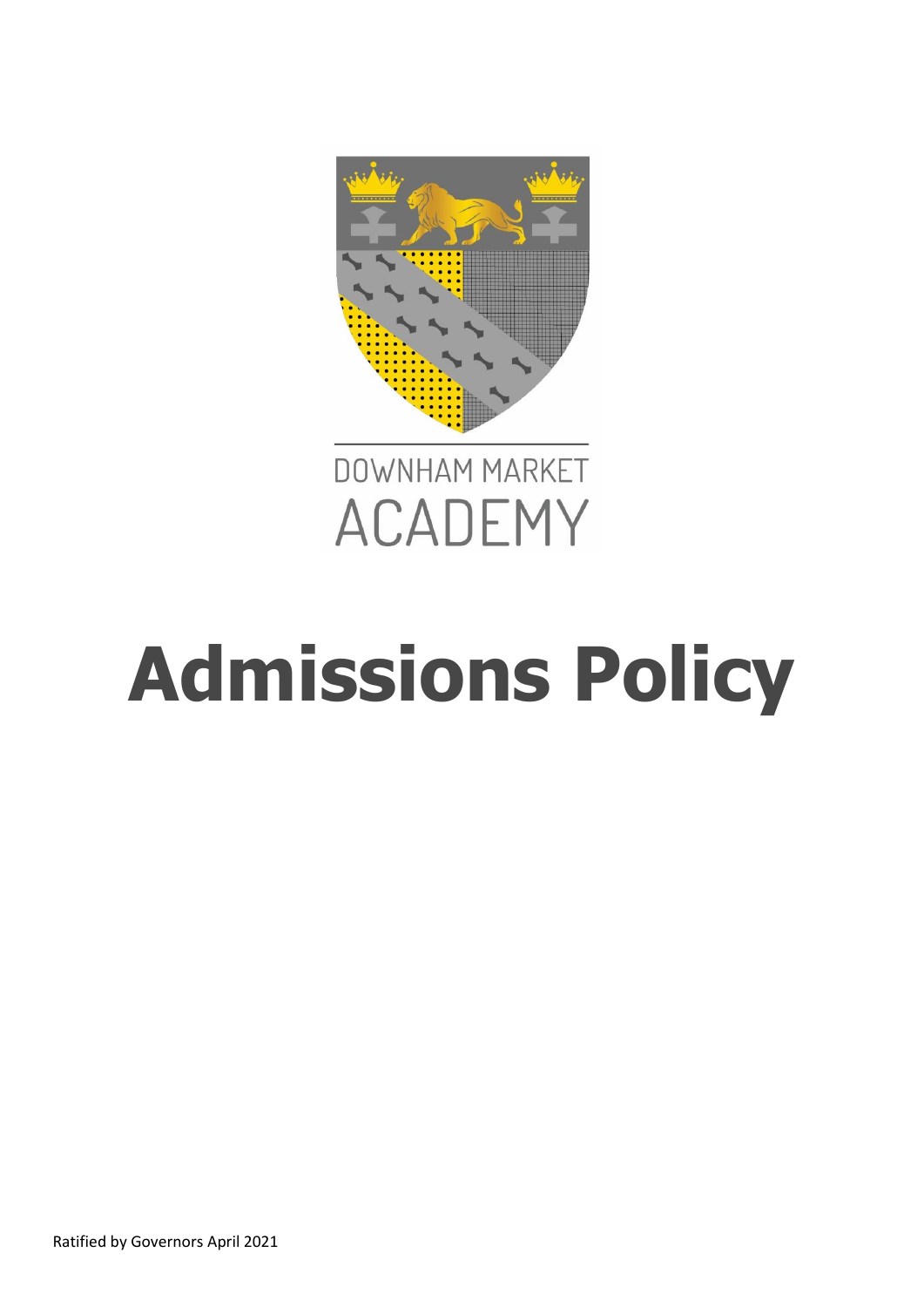# **Downham Market Academy**

#### **1 Introduction**

1.1 These arrangements are established in accordance with Annex 1 of the Academy's Supplemental Funding Agreement.

1.2 The Academy provides for pupils aged 11-19 and has a single Normal Point of Entry, at the start of the Year 7 school year. Applications for admission at the normal point of admission will be co-ordinated by Norfolk County Council in accordance with its common application procedures and Paragraphs 3, 4, 5, 6 and 7 below. Arrangements for late admission into Year 7 and for admission to other year groups will be co-ordinated by the Academy's Governing Body in accordance with paragraphs 7, 8 and 9 below.

#### **2 Admission Number**

2.1 The Academy's Published Admission Number is set at 240 for the academic year 2021/22 and 270 for all other year groups. At least 240 pupils will be admitted each year to Year 7 at the Normal Point of Entry provided sufficient eligible applications have been received. Where fewer than 240 applications have been received, all applicants will be admitted.

#### **3 Ordinary Applications for the Normal Point of Entry**

3.1 Application for admission to Year 7 should be made to the local authority in whose area the applicant is normally resident by the closing date of October 31st of the preceding year.

3.2 Applications will be co-ordinated by Norfolk County Council who will consult as required with the Academy's Governing Body

3.3 Places will be offered to all successful applicants by Norfolk County by March 1st. Where the Academy is oversubscribed, places will be awarded on the basis of the oversubscription criteria set out in Paragraph 6 below.

## **4 Late Applications for the Normal Point of Entry**

4.1 Applications received after the closing date and before the Normal Point of Entry will be dealt with by Norfolk County in accordance with its procedures for late applications, after places have been awarded to ordinary applications.

4.2 Where the Academy is oversubscribed as a result of late applications, these applications will be judged according to the oversubscription criteria.

4.3 Places will be offered to successful applicants by March 1st or as soon as possible thereafter and in any case before September 1st.

#### **5 Acceptance of Offer of a Place**

5.1 Where an offer is made, the applicant should be notified that they have four weeks in which to accept the offer. Where an offer is not accepted by the applicant in writing within four weeks, the Academy's Governing Body reserve the right to withdraw the offer and the offer of a place to be made to the next applicant on the waiting list.

#### **6 Oversubscription Criteria**

6.1 Children who have a statement of special educational needs that names the school will be admitted. NB. Those children with a statement of special educational needs that does not name the school will be referred to the EHCP Coordinators to determine an appropriate place.

6.2 Any remaining places will be allocated according to the following criteria, in order of priority:

- Children in Care, also known as Looked After Children (LAC), and children who were looked after but ceased to be so by reason of adoption, a resident order or a special guardianship order. ii) Children who live in catchment area, attend primary schools within the catchment area and who have a sibling at the school at the time of admission. iii) Children who live in the catchment area with a sibling at the school at the time of the admission.
- Children who live in the catchment area who attend the primary schools within it.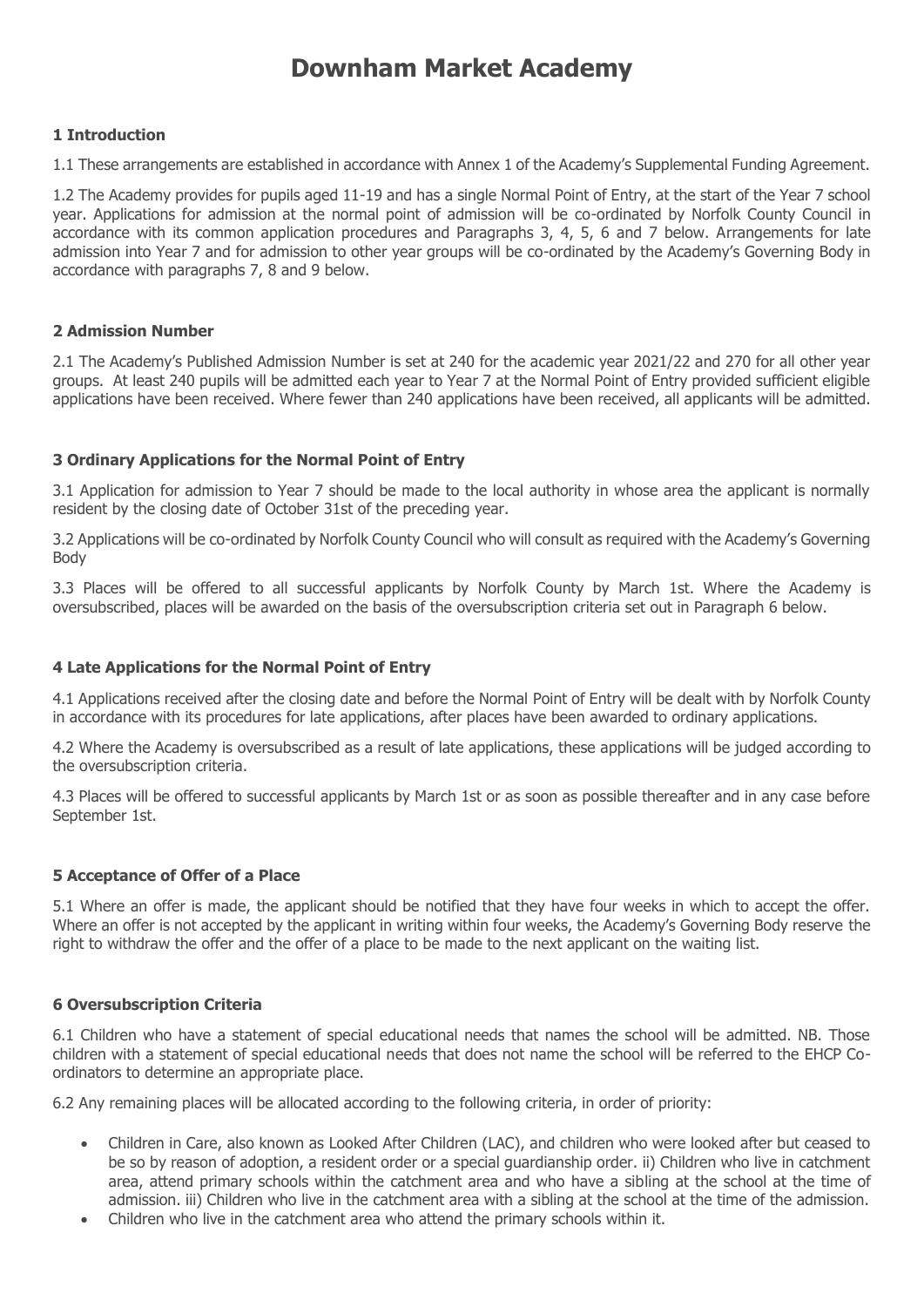- Children of staff who have been employed at the Academy for at least a year at the time of application or have been recruited to fill a vacant post for which there is a demonstrable skill shortage
- Children who live in the catchment area
- Children who live outside the catchment area, who attend primary schools within it and who have a sibling at the school at the time of admission. viii) Children who live outside the catchment area who have a sibling at the school at the time of admission
- Children who live outside the catchment area who attend the primary schools within the catchment area
- Children who live outside the catchment area, but nearest the school as measured by a straight line.

6.3 A map of the Academy's defined catchment area is shown on the County Council's website.

6.4 Where places are oversubscribed within any of the above groups, priority will be given to children living nearest to the Academy as measured by a horizontal straight line between the Academy's main entrance and the front door of the dwelling (e.g. house or flat) at which the child is normally resident.

6.5 A sibling is defined as a brother or sister, half brother or sister, adopted brother or sister, step brother or sister, or the child of the parent/carer's partner, and in every case the child must be normally resident in the same family unit at the same address.

#### **7 Waiting List**

7.1 Where the Academy is oversubscribed for the Normal Point of Admission, all unsuccessful applicants will be placed on the waiting list which will be administered by Norfolk County Council up to the Normal Point of Admission and thereafter by the Academy's Governing Body, their position in the waiting list determined by application of the oversubscription criteria.

7.2 When a vacancy arises it will be offered to the next applicant on the waiting list. Paragraph 5 will apply in respect of acceptance of any places offered in this way.

7.3 Parents of children remaining on the waiting list at December 31st in the case of Year 7 or August 31st in any case will be contacted to clarify whether they wish to remain on the list.

#### **8 Within-Year Applications for Admission**

8.1 Throughout the period September to December inclusive during Year 7, and at the start of the school year for all other year groups, the Academy will continue to offer places to applicants until the roll reaches the PAN.

8.2 At other times – that is, for applications received during the course of the academic year – where the PAN has not been reached in the relevant year group, the Governing Body will determine the maximum number of pupils that can be admitted to that year group for the remainder of the year, taking into account the size of teaching groups, the efficient use of available resources and any Fair Access Protocol agreed by the Academy with Norfolk County Council.

8.3 If the Year Group is oversubscribed a waiting list will be created. If a place becomes vacant it will be allocated according to the criteria outlined in 6.2 above.

8.4 Information from previous schools will be requested for all applicants.

8.5 Should this information cause concern to the Headteacher, they will present the case to the LGB. Where the Local Governing Body Admissions Committee does not wish to admit a child with challenging behaviour outside the normal admissions round, even though places are available, it will refer the case to the local authority for action under the Fair Access Protocol. A letter will be sent withdrawing the place, and offering the opportunity to appeal against this decision. This will not apply to a looked after child, a previously looked after child or a child with a statement of special educational needs naming the school in question, as these children **must** be admitted.

## **9 Our Admissions Process for In Year School Application**

Complete the online In Year School Application form with Norfolk County Council. Contact the Academy on 01366 389100, or info@downhammarketacademy.co.uk when you have received your offer letter from the school.

- Complete the Admission Form and other relevant forms which we will send out. Please note it is not possible to obtain a copy of the Admission Form from the website.
- Attend the necessary admission meeting at the Academy. We will contact you with details about the arrangements for this meeting.